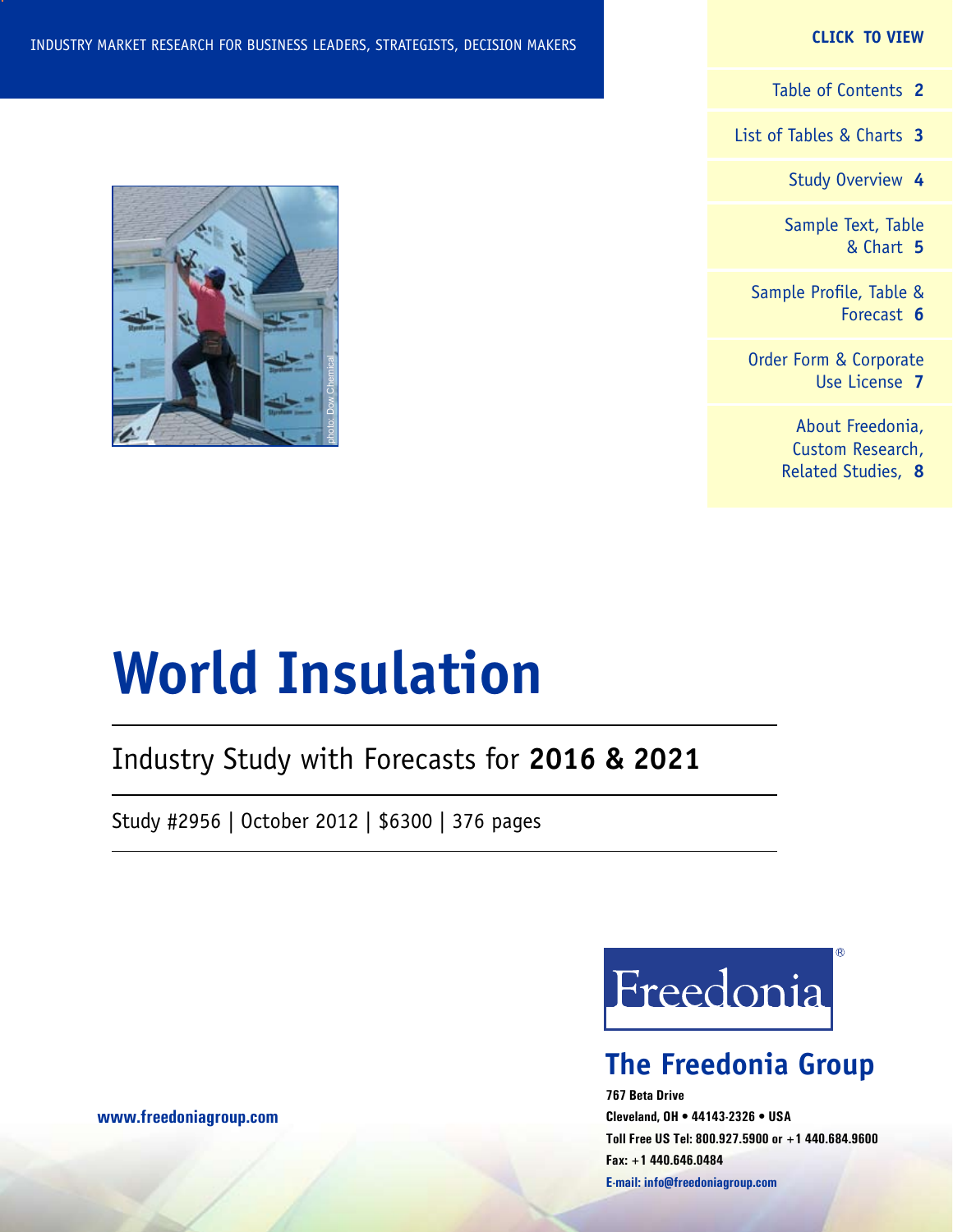## **World Insulation**

Industry Study with Forecasts for *2016 & 2021*

# Freedonia

## <span id="page-1-0"></span>**Table of Contents**

## Executive Summary

### Market EnvironmenT

| World Economic Overview  5                |  |
|-------------------------------------------|--|
| Recent Historical Trends  5               |  |
|                                           |  |
| World Demographic Overview 11             |  |
|                                           |  |
| Urbanization Patterns13                   |  |
|                                           |  |
| World Fixed Investment Overview 17        |  |
| World Construction Outlook 19             |  |
| Residential Buildings21                   |  |
| Nonresidential Buildings 23               |  |
| World Refrigerator & Freezer Shipments 25 |  |
| Material Variations in Thermal            |  |
| Resistance & R-Values27                   |  |
| Regulatory, Health, & Environmental       |  |
|                                           |  |
| Environmental Considerations31            |  |
| Health Considerations33                   |  |
| Energy Considerations 35                  |  |
|                                           |  |
|                                           |  |
|                                           |  |

## WORLD OVERVIEW

| World Regional Demand by Insulating           |  |
|-----------------------------------------------|--|
|                                               |  |
| Insulation Demand & Fixed Investment49        |  |
| World Regional Insulation Demand by Value  51 |  |
| World Insulation Production by Region56       |  |
| World Insulation Trade Flows 58               |  |

### MATERIALS & MARKETS

| Insulation Demand by Material62 |  |
|---------------------------------|--|
|                                 |  |
|                                 |  |
| Weight & Market Trends70        |  |
|                                 |  |
|                                 |  |
| Weight & Market Trends77        |  |
|                                 |  |
|                                 |  |
| Weight & Market Trends83        |  |
| Other Insulation Materials86    |  |
|                                 |  |
| Weight & Market Trends89        |  |
| Insulation Demand by Market92   |  |
|                                 |  |
| Industrial, HVAC, & OEM 95      |  |
|                                 |  |

## NORTH AMERICA

| Insulation Supply & Demand99 |  |
|------------------------------|--|
|                              |  |
|                              |  |
|                              |  |

### WESTERN EUROPE

| Insulation Supply & Demand 118 |  |
|--------------------------------|--|
|                                |  |
|                                |  |
|                                |  |
|                                |  |
|                                |  |
|                                |  |
| Other Western Europe  150      |  |

## ASIA/PACIFIC

| Insulation Supply & Demand 161 |  |
|--------------------------------|--|
|                                |  |
|                                |  |
|                                |  |
|                                |  |
|                                |  |
|                                |  |
|                                |  |
|                                |  |
|                                |  |
|                                |  |

## OTHER REGIONS

| Central & South America  209      |  |
|-----------------------------------|--|
|                                   |  |
| Insulation Supply & Demand  211   |  |
|                                   |  |
| Other Central & South America 218 |  |
|                                   |  |
|                                   |  |
| Insulation Supply & Demand  226   |  |
|                                   |  |
|                                   |  |
| Other Eastern Europe 239          |  |
|                                   |  |
|                                   |  |
| Insulation Supply & Demand  248   |  |
|                                   |  |
|                                   |  |
|                                   |  |

## INDUSTRY STRUCTURE

| Industry Composition  263                |  |
|------------------------------------------|--|
|                                          |  |
| 0ther Key Producers  270                 |  |
| Product Development & Manufacturing  270 |  |
|                                          |  |
|                                          |  |
| Mergers & Acquisitions 276               |  |
| Cooperative Agreements 279               |  |

### Company Profiles

Aislantes Minerales ................................... 286

| Armacell International  288                   |  |
|-----------------------------------------------|--|
|                                               |  |
|                                               |  |
|                                               |  |
| Beijing New Building Materials 300            |  |
|                                               |  |
| Bridgestone Corporation 307                   |  |
| Byucksan Corporation  309                     |  |
|                                               |  |
|                                               |  |
|                                               |  |
|                                               |  |
|                                               |  |
|                                               |  |
| Huntsman Corporation  324                     |  |
|                                               |  |
|                                               |  |
|                                               |  |
|                                               |  |
| NICHIAS Corporation  336                      |  |
| Ningbo Firewheel Thermal                      |  |
| Insulation & Sealing 338                      |  |
|                                               |  |
|                                               |  |
|                                               |  |
|                                               |  |
| PENOPLEX St. Petersburg  349                  |  |
|                                               |  |
| Rockfibras do Brasil Industria e Comercio 351 |  |
| Rockwool International 353                    |  |
|                                               |  |
|                                               |  |
|                                               |  |
|                                               |  |
| swisspor Management  369                      |  |
| TechnoNICOL Corporation  371                  |  |
| Thermafiber Incorporated  373                 |  |
|                                               |  |

## **List of Tables/Charts**

## Executive Summary

|--|--|--|--|

### Market EnvironmenT

| 1 World Gross Domestic Product by Region11    |  |
|-----------------------------------------------|--|
| 2 World Population by Region 13               |  |
| 3 World Urban Population by Region  15        |  |
| 4 World Households by Region 17               |  |
| 5 World Fixed Capital Investment by Region 19 |  |
| 6 World Construction Expenditures             |  |
|                                               |  |
| 7 World Residential Construction              |  |
| Expenditures by Region 23                     |  |
| 8 World Nonresidential Construction           |  |
| Expenditures by Region 24                     |  |
| 9 World Refrigerator & Freezer                |  |
| Shipments by Region26                         |  |
| 10 Insulation R-Values by Material 30         |  |
| (continued on following page)                 |  |
|                                               |  |

## [Click here to purchase online](http://www.freedoniagroup.com/DocumentDetails.aspx?Referrerid=FM-Bro&StudyID=2956)

## **Page 2 [Order now, click here!](#page-6-0)**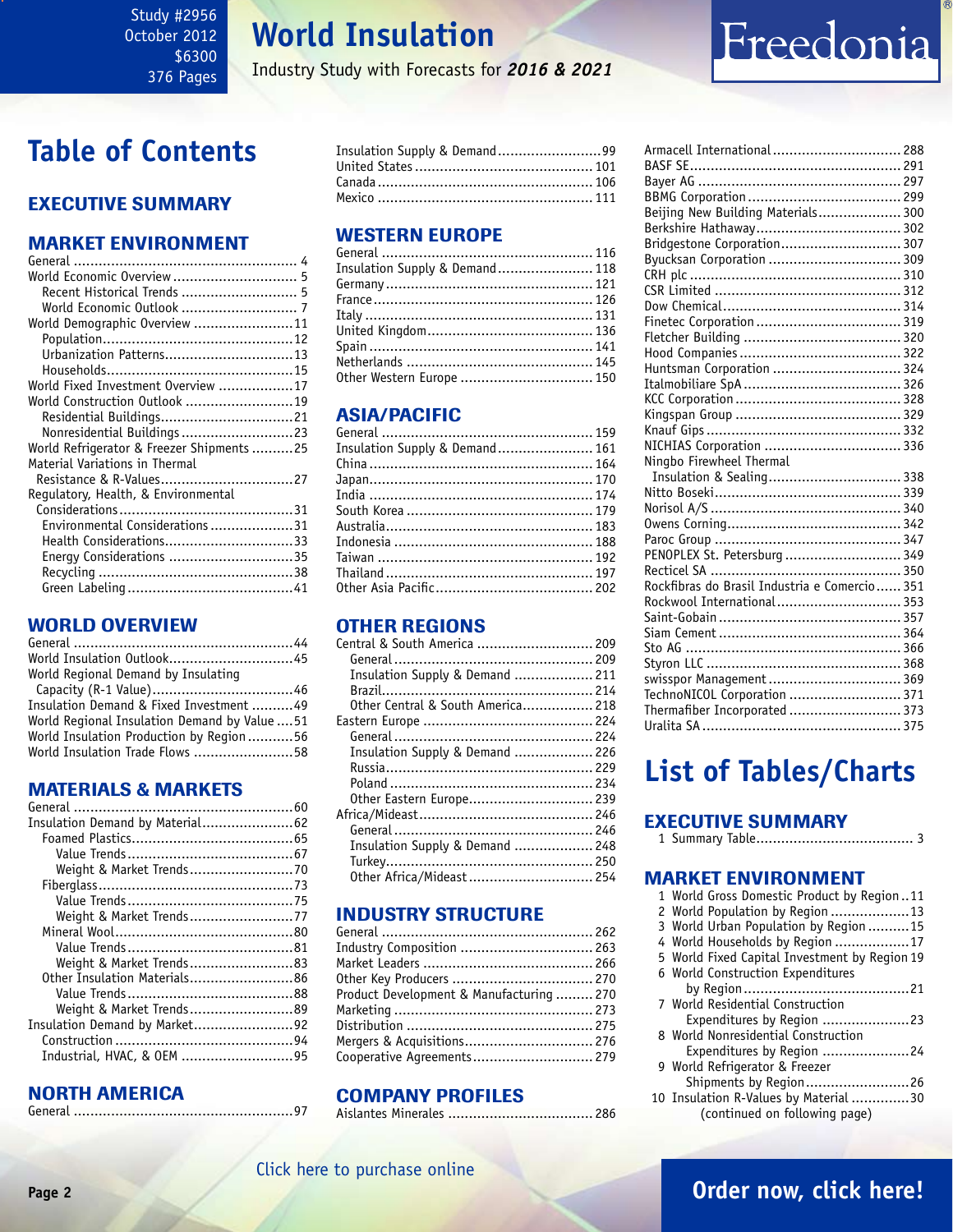## **World Insulation**

Industry Study with Forecasts for *2016 & 2021*

## <span id="page-2-0"></span>**List of Tables/Charts**

(continued from previous page)

#### WORLD OVERVIEW

| 1 World Insulation Demand                   |  |
|---------------------------------------------|--|
| by Insulating Capacity48                    |  |
| Cht Insulation Demand Per Capita/           |  |
| Fixed Investment Per Capita                 |  |
| Relationship, 201150                        |  |
| 2 World Insulation Demand by Value54        |  |
| Cht World Insulation Demand                 |  |
| by Region, 201155                           |  |
| 3 World Insulation Production by Region  57 |  |
| 4 World Insulation Net Exports59            |  |
|                                             |  |
| <b>MATERIALS &amp; MARKETS</b>              |  |
| 1 World Insulation Demand by Material 64    |  |
| Cht World Insulation Demand                 |  |
|                                             |  |
| 2 World Foamed Plastic Insulation           |  |

| z wortu Foamed Plastic Insulation         |
|-------------------------------------------|
| Demand Value by Region69                  |
| 3 World Foamed Plastic Insulation Demand  |
| in Metric Tons by Region & Market71       |
| Cht World Foamed Plastic Insulation       |
|                                           |
| 4 World Fiberglass Insulation             |
| Demand Value by Region77                  |
| 5 World Fiberglass Insulation Demand      |
| in Metric Tons by Region & Market79       |
| Cht World Fiberglass Insulation           |
| Demand by Region, 2011 80                 |
| 6 World Mineral Wool Insulation           |
| Demand Value by Region83                  |
| 7 World Mineral Wool Insulation Demand    |
| in Metric Tons by Region & Market85       |
| Cht World Mineral Wool Insulation         |
| Demand by Region, 2011 86                 |
| 8 World Other Insulation Demand           |
|                                           |
| 9 World Other Insulation Materials Demand |
| in Metric Tons by Region & Market91       |
| Cht World Other Insulation Materials      |
| Demand by Region, 2011 92                 |
| 10 World Insulation Demand by Market 93   |
|                                           |

## NORTH AMERICA

| 1 North America: Market Environment       |
|-------------------------------------------|
|                                           |
| 2 North America: Insulation               |
|                                           |
| 3 United States: Market Environment       |
| for Insulation 103                        |
| 4 United States: Insulation               |
|                                           |
| 5 Canada: Market Environment              |
| for Insulation 108                        |
| 6 Canada: Insulation Supply & Demand  110 |
| 7 Mexico: Market Environment              |
| for Insulation 112                        |
| 8 Mexico: Insulation Supply & Demand 115  |

## WESTERN EUROPE

| LUILINI LUIIUI L                               |     |
|------------------------------------------------|-----|
| 1 Western Europe: Market Environment           |     |
| for Insulation 118                             |     |
| 2 Western Europe: Insulation                   |     |
| Supply & Demand 121                            |     |
| 3 Germany: Market Environment                  |     |
| for Insulation 123                             |     |
| 4 Germany: Insulation Supply & Demand  126     |     |
| 5 France: Market Environment                   |     |
| for Insulation 128                             |     |
| 6 France: Insulation Supply & Demand  131      |     |
| 7 Italy: Market Environment for Insulation 133 |     |
| 8 Italy: Insulation Supply & Demand 136        |     |
| 9 United Kingdom: Market Environment           |     |
| for Insulation 138                             |     |
| 10 United Kingdom: Insulation                  |     |
| Supply & Demand 140                            |     |
| 11 Spain: Market Environment                   |     |
| for Insulation 142                             |     |
| 12 Spain: Insulation Supply & Demand 145       |     |
| 13 Netherlands: Market Environment             |     |
| for Insulation 147                             |     |
| 14 Netherlands: Insulation                     |     |
| Supply & Demand 149                            |     |
| 15 Other Western Europe: Market                |     |
| Environment for Insulation 151                 |     |
| 16 Other Western Europe: Insulation            |     |
| Supply & Demand 154                            |     |
| 17 Other Western Europe: Insulation            |     |
| Demand by Country  155                         |     |
|                                                |     |
| <b>ASIA/PACIFIC</b>                            |     |
| 1 Asia/Pacific: Market Environment             |     |
| for Inculation                                 | 161 |

| 1 Asia/Pacific: Market Environment            |
|-----------------------------------------------|
| for Insulation 161                            |
| 2 Asia/Pacific: Insulation                    |
| Supply & Demand 164                           |
| 3 China: Market Environment                   |
| for Insulation 166                            |
| 4 China: Insulation Supply & Demand 169       |
| 5 Japan: Market Environment                   |
| for Insulation 171                            |
| 6 Japan: Insulation Supply & Demand  174      |
| 7 India: Market Environment                   |
| for Insulation 176                            |
| 8 India: Insulation Supply & Demand 178       |
| 9 South Korea: Market Environment             |
| for Insulation 180                            |
| 10 South Korea: Insulation                    |
| Supply & Demand 183                           |
| 11 Australia: Market Environment              |
| for Insulation 185                            |
| 12 Australia: Insulation Supply & Demand187   |
| 13 Indonesia: Market Environment              |
| for Insulation 189                            |
| 14 Indonesia: Insulation Supply & Demand. 192 |
| 15 Taiwan: Market Environment                 |
| for Insulation 194                            |
| 16 Taiwan: Insulation Supply & Demand 197     |
| 17 Thailand: Market Environment               |

for Insulation................................. 199

|  | 18 Thailand: Insulation Supply & Demand 201 |  |
|--|---------------------------------------------|--|
|  | 19 Other Asia/Pacific: Market Environment   |  |
|  |                                             |  |
|  | 20 Other Asia/Pacific: Insulation           |  |
|  | Supply & Demand 206                         |  |
|  | 21 Other Asia/Pacific: Insulation           |  |
|  | Demand by Country  207                      |  |
|  |                                             |  |
|  |                                             |  |

Freedonia

### OTHER REGIONS

|                       | 1 Central & South America: Market                |
|-----------------------|--------------------------------------------------|
|                       | Environment for Insulation 211                   |
| 2                     | Central & South America: Insulation              |
|                       | Supply & Demand 213                              |
| 3                     | Brazil: Market Environment                       |
|                       | for Insulation 215                               |
| 4                     | Brazil: Insulation Supply & Demand  218          |
| 5                     | Other Central & South America: Market            |
|                       | Environment for Insulation 220                   |
| 6                     | Other Central & South America:                   |
|                       | Insulation Supply & Demand 222                   |
| 7                     | Other Central & South America:                   |
|                       | Insulation Demand by Country  223                |
| 8                     | Eastern Europe: Market Environment               |
|                       | for Insulation 226                               |
| 9                     | Eastern Europe: Insulation                       |
|                       | Supply & Demand 229                              |
| 10                    | Russia: Market Environment                       |
|                       | for Insulation 231                               |
| 11<br>12 <sup>°</sup> | Russia: Insulation Supply & Demand 234           |
|                       | Poland: Market Environment<br>for Insulation 236 |
|                       | 13 Poland: Insulation Supply & Demand 238        |
| 14                    | Other Eastern Europe: Market                     |
|                       | Environment for Insulation 240                   |
| 15                    | Other Eastern Europe: Insulation                 |
|                       | Supply & Demand 243                              |
| 16                    | Other Eastern Europe: Insulation                 |
|                       | Demand by Country  244                           |
|                       | 17 Africa/Mideast: Market Environment            |
|                       | for Insulation 247                               |
| 18                    | Africa/Mideast: Insulation                       |
|                       | Supply & Demand 250                              |
| 19                    | Turkey: Market Environment                       |
|                       | for Insulation<br>. 252                          |
| 20                    | Turkey: Insulation Supply & Demand  254          |
| 21                    | Other Africa/Mideast: Market                     |
|                       | Environment for Insulation 256                   |
| 22                    | Other Africa/Mideast: Insulation                 |
|                       | Supply & Demand 259                              |
| 23                    | Other Africa/Mideast: Insulation                 |
|                       | Demand by Country  260                           |

#### INDUSTRY STRUCTURE

- 1 World Insulation Sales by Company, 2011........................... 265 Cht World Insulation Market Share, 2011 ..... 267 2 Selected Acquisitions & Divestitures...... 278
	- 3 Selected Cooperative Agreements.......... 280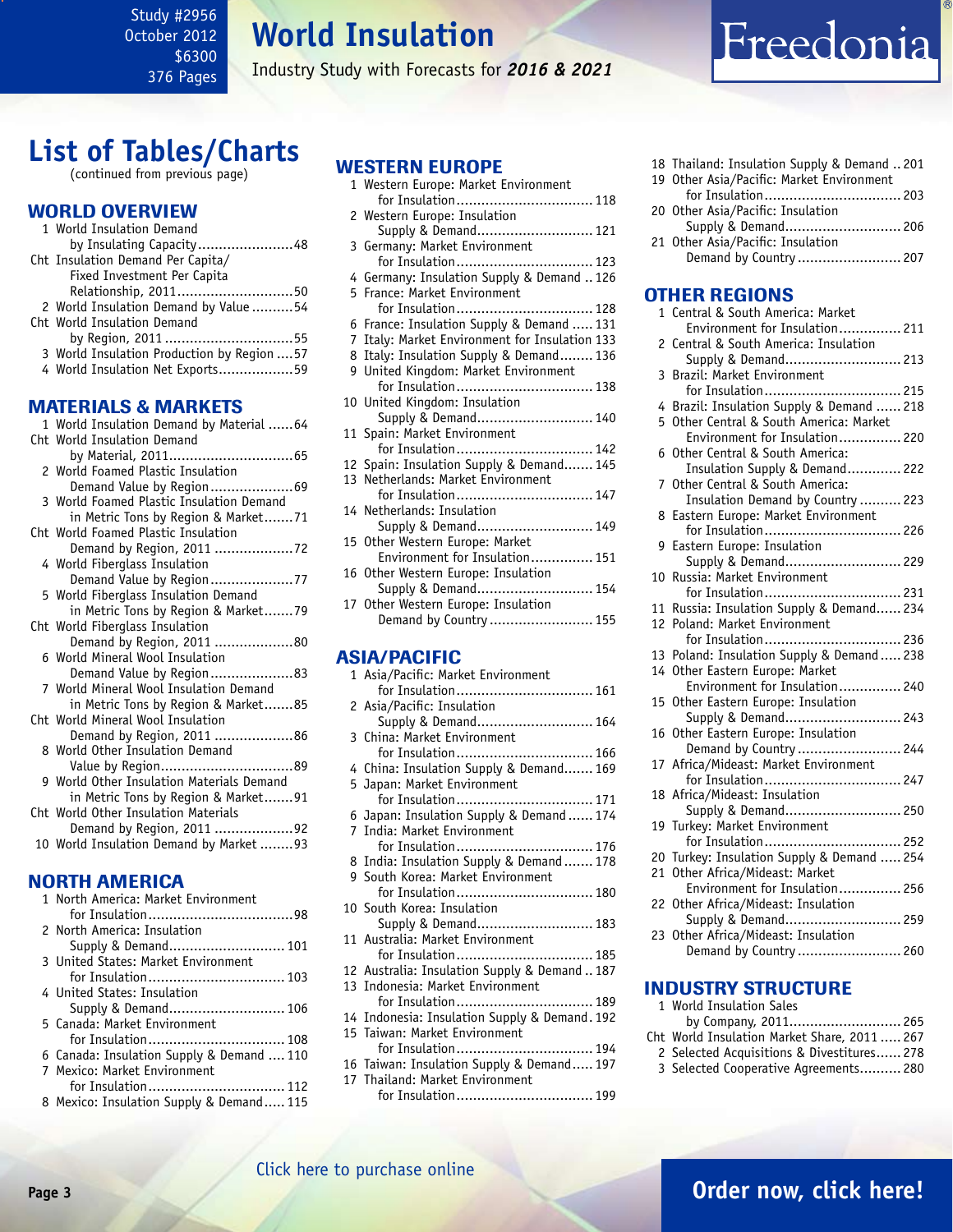## **World Insulation**

Industry Study with Forecasts for *2016 & 2021*

## <span id="page-3-0"></span>*In developing countries, demand will be driven by rising building construction and industrial activity. In most developed countries, sales will rebound from housing market collapses.*

## **World demand to rise 5.5% annually through 2016**

Global insulation demand is forecast to rise 5.5 percent annually to 23.1 billion square meters of R-1 value in 2016, a substantial acceleration from the 2006- 2011 rate. In developing countries, insulation demand is expected to expand at a healthy pace due to rising building construction and industrial activity. In most developed countries, insulation sales are expected to rebound after falling in 2008 and 2009 due to housing market collapses in several countries. Additionally, government efforts to reduce energy consumption will lead to the adoption of new building codes and increased insulation usage.

## **Home construction to be primary driver of demand**

Solid residential building construction gains will be the primary driver of demand. In North America alone, insulation sales for residential applications will rise 9.2 percent annually between 2011 and 2016, primarily due to a recovery of the housing market in the US. In Western Europe, a rebound in several countries' housing markets will cause insulation demand to post moderate gains through 2016, as opposed to the decline of the 2006-2011 period. In many West European countries, government efforts to encourage insulation use in order to lower energy consumption will also contribute to demand. In developing countries in the Asia/Pacific region,



Africa/Mideast region, and Central and South America, rural-to-urban migration will stimulate building activity in urban areas, and therefore insulation demand. Rising per capita incomes will allow for the use of modern building techniques and materials, including insulation. In some countries, the adoption of minimum insulation requirements will also contribute to demand.

Demand for insulation in the industrial, HVAC, and OEM markets will be driven by expanding manufacturing activity, appliance output, and HVAC system installations. Worldwide shipments of refrigerators and freezers, for example, are expected to post gains of 2.6 percent annually through 2016. Additionally,

global HVAC installations are projected to grow 6.1 percent annually during the same time.

Freedonia

## **Asia/Pacific region to be fastest growing market**

The fastest growth in insulation demand through 2016 is forecast in the Asia/ Pacific region, due to advances in building construction activity as well as manufacturing and industrial output. More than 53 percent of new global demand generated between 2011 and 2016 will be attributed to this region. Several Asia/Pacific countries are expected to post solid growth, including China, India, Indonesia, and Thailand.

Copyright 2012 The Freedonia Group, Inc.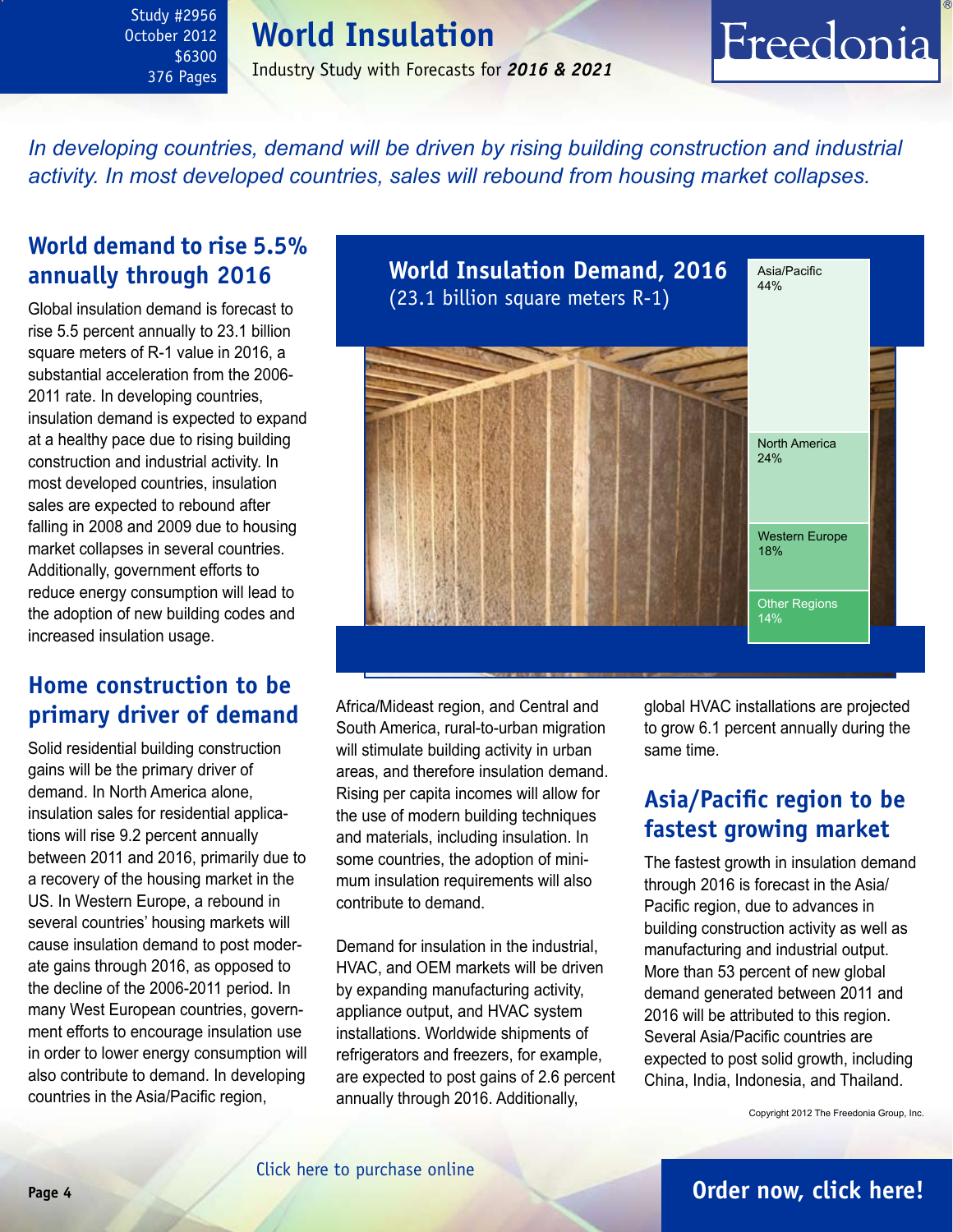## **World Insulation**

Industry Study with Forecasts for *2016 & 2021*

## <span id="page-4-0"></span>**Sample Text, Table & Chart**

## he primary driver of demand. **TABLE VI-11 SPAIN: MARKET ENVIRONMENT FOR INSULATION** l Item 2001 2006 2011 2016 2021 Population (millions) GDP/capita Gross Domestic Product (bil 2010\$) % of GDP<br>
oss Fixed Investment (bil 2010\$)<br> **SAMPLE** Gross Fixed Investment (bil 2010\$). sq m R-1/capita sq m R-1/000\$ GDP sq m R-1/000\$ GFI Insulation Demand (mil sq m  $R-1$ ) **table**

Freedonia

#### **western europe**

#### **Spain: Insulation Supply & Demand**

In 2011, insulation demand in Spain totaled 193 million ters of R-1 value, accounting for five percent of total West  $E$ mand. Intensity of insulation use in Spain, relative to popula and fixed investment spending, is low for the region due to the warm climate and less developed economy, when compared West European countries. However, Spain's industrial sector a large appliance industry, generates demand for insulation m Insulation demand in Spain between 2006 and 2011 fell almo

cent per year. Spain was one of the worst performing market Europe during this time period. The country's housing market collapse during the global financial crisis that began in 2008 led to losses in demand in the residential construction market. Demand in the nonresidential construction market also saw huge losses as nonresidential construction expenditures declined. The industrial, HVAC, and OEM markets for insulation also fell as industrial output dropped sharply.

Between 2011 and 2016, demand for insulation in Spain is forecast

to expand<br>
5.7 percent and 5.7 percent and 5.7 percent and 5.7 percent and 5.7 percent and 5.7 percent and 5.7 percent and 5.7 percent and 5.7 percent and 5.7 percent and 5.7 percent and 5.7 percent and 5.7 percent and 5.7 value, much higher than the regional verage. A rebound in the housing<br>market frequency in the regional contract the regional heat of demand. However, the notation of the notation of the notation of the pre-financial reduces are not expected to regain the pre-financial crisis high  $\Box \Box \Box \Box \Box \Box$   $\Box$  Demand in the nonresidential  $\frac{1}{d}$  CEM markets will post more  $\blacksquare$   $\blacksquare$   $\blacksquare$   $\blacksquare$   $\blacksquare$   $\blacksquare$   $\blacksquare$   $\blacksquare$   $\blacksquare$   $\blacksquare$   $\blacksquare$   $\blacksquare$   $\blacksquare$   $\blacksquare$   $\blacksquare$   $\blacksquare$   $\blacksquare$   $\blacksquare$   $\blacksquare$   $\blacksquare$   $\blacksquare$   $\blacksquare$   $\blacksquare$   $\blacksquare$   $\blacksquare$   $\blacksquare$   $\blacksquare$   $\blacksquare$   $\blacksquare$   $\blacksquare$   $\blacksquare$   $\blacks$ trial outpu

In value terms, insulation demand in Spain is projected percent per  $\sqrt{2016}$ . Demand for foa

insulation is expected to see the fastest gains, as these materi from their increasing popularity in both construction and ind plications. Other insulation materials will see similar growth

**sample**

**text**

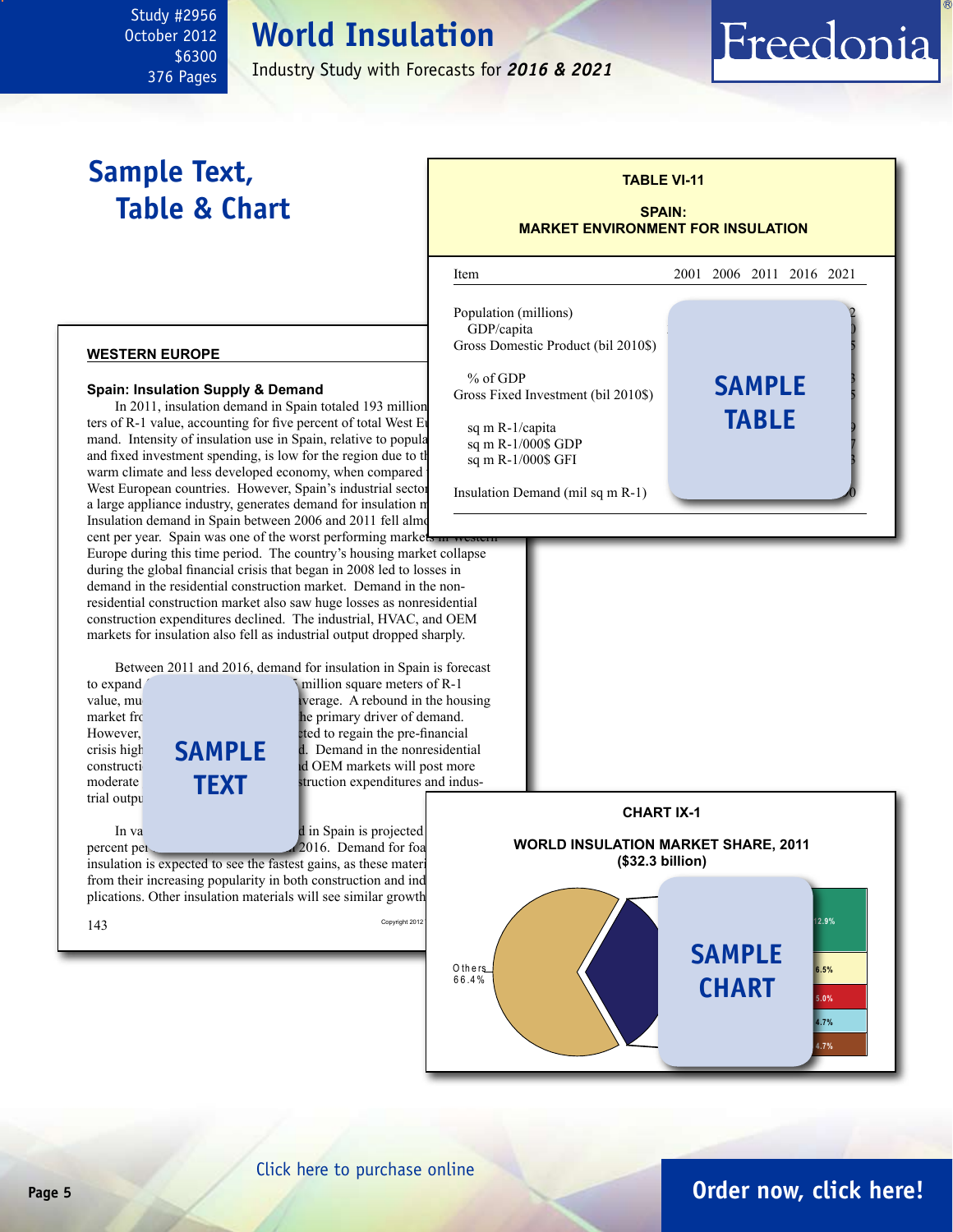## **World Insulation**

Industry Study with Forecasts for *2016 & 2021*

l

Insulation Demand (mil sq m  $R-1$ ) Residential Construction Nonresidential Construction Industrial, HVAC, & OEM

**Insulation Demand** Foamed Plastics Fiberglass Mineral Wool

+ net exports **Insulation Production** 

## <span id="page-5-0"></span>**Sample Profile, Table & Forecast**

#### **COMPANY PROFILES**

**Aislantes Minerales SA de CV** Descartes No. 104 Colonia Neuva Anzures Delegación Mig Mexico  $52 - 55 - 1036 - 0$ http://www.ro **sample**

Annual Sales: Employment:

Key Products: expanded polystyrene, mineral wool, expanded perlite, mineral wool, expanded perlite, fiberglass, cellular glass pipe and elastomeric formation; extruded

polystyrene insulating plates; and pre-insulated pipe supports

Aislantes Minerales primarily manufactures thermal and acoustic mineral wool insulation for the North and South American markets. The privately held company, which operates as Rolan Aislantes Minerales, also distributes a range of insulation products in South America that are manufactured by other companies.

**profile**

The Company is active in the world insulation market via the production of expanded polystyrene (EPS), mineral wool, and expanded perlite insulation. EPS insulation is sold by Aislantes Minerales under the ESPIMALIT brand name. This insulation is available in block, pipe cover, ceiling panel, and plate formats. The Company's mineral wool insulation products include VITROLAN 450 preformed pipe insulation; ROLAN 1001 insulating cement; ROLAN 1200 pipe cover; ROLAN metal mesh-faced blankets in one-face and enclosed-face varieties; and granulated and cryogenic mineral wool fiber. Other types of mineral wool insulation from the Company include PV SUPERTEMP high-temperature=resistant rigid plates; and AISLAMURO flexible,

 $286$  Copyright 2012 The Freedonia Group, Inc.

### "Shipments of insulation materials from factories in Spain are expected to increase 7.3 percent annually to \$620 million in 2016, primarily a result of industrial output rebounding from a low 2011 base. While domestic suppliers will benefit from increasing local demand, they will face increasing competition from suppliers in other West and East European countries. As such, the country's trade deficit is expected to ..."

**table**

Freedonia

--Section VI, pg. 144

**TABLE VI-12**

**SPAIN: INSULATION SUPPLY & DEMAND (million dollars)**

Item 2001 2006 2011 2016 2021

**S**/sq m R-1 **5AMPLE** 

Other 19 28 19 28 36



## **Page 6 [Order now, click here!](#page-6-0)**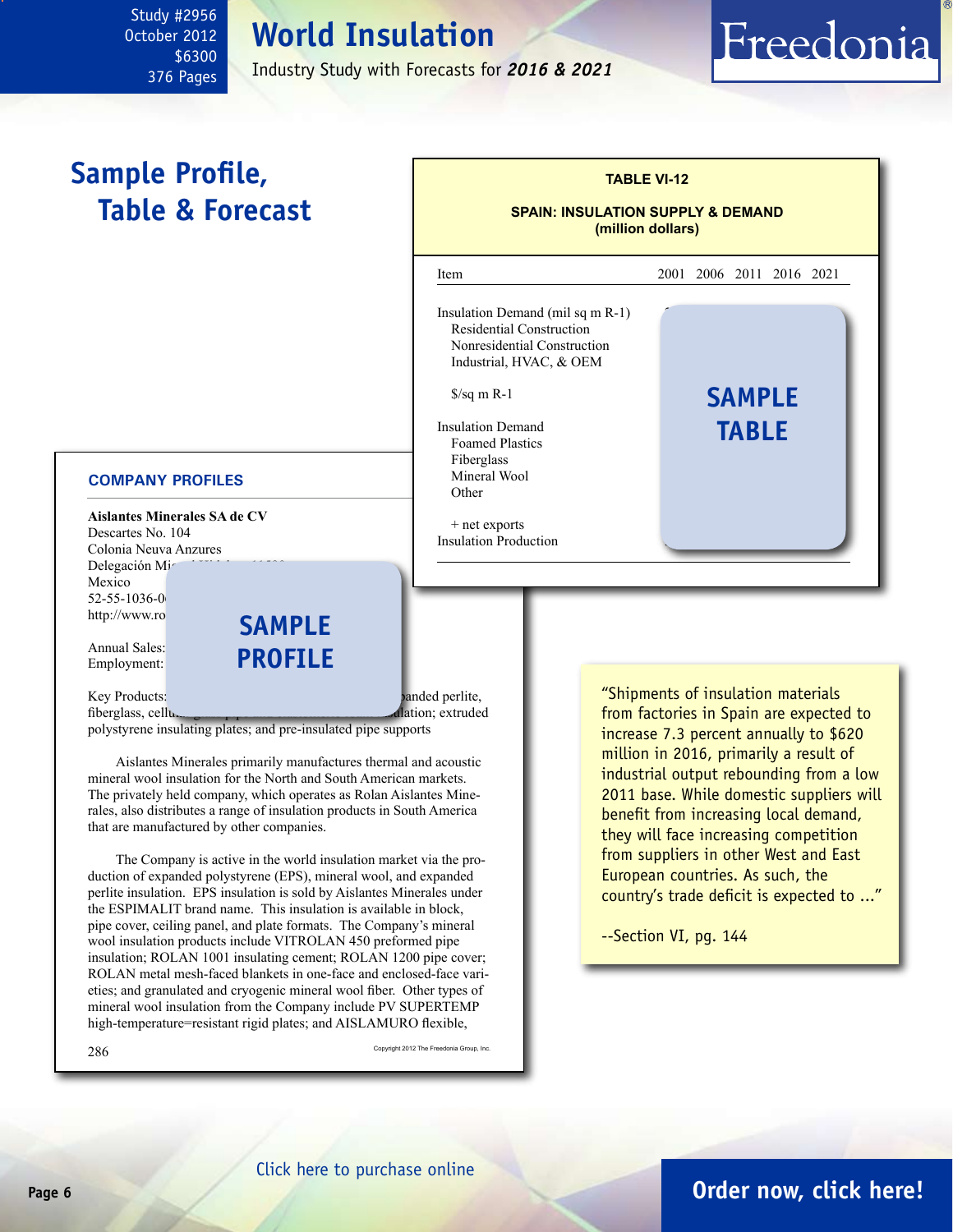## <span id="page-6-0"></span>**ORDER INFORMATION**

**Five Convenient Ways to Order**

INDUSTRY MARKET RESEARCH FOR BUSINESS LEADERS, STRATEGISTS, DECISION MAKERS

# Freedonia

**ONLINE: [www.freedoniagroup.com](http://www.freedoniagroup.com/DocumentDetails.aspx?Referrerid=FM-Bro&StudyID=2956)**

**MAIL: Print out and complete the order form and send to The Freedonia Group (see address at the bottom of this form)**

**PHONE: Call toll free, 800.927.5900 (US) or +1 440.684.9600**

**FAX: +1 440.646.0484 (US)**

**EMAIL: [info@freedoniagroup.com](mailto:info@freedoniagroup.com)**

#### **Free Handling & Shipping**

**There is NO charge for handling or UPS shipping in the US. Expect delivery in 3 to 5 business days. Outside the US, Freedonia provides free airmail service. Express delivery is available at cost.**

#### **Orders Outside of the US**

**Checks must be made payable in US funds, drawn against a US bank and mailed directly to The Freedonia Group. For wire transfers please contact our customer service department at info@ freedoniagroup.com. Credit cards accepted.**

#### **Credit Card Orders**

**For convenience, Freedonia accepts American Express, MasterCard or Visa. Credit card purchases must include account number, expiration date and authorized signature.**

#### **Save 15%**

**If you order three (3) different titles at the same time, you can receive a 15% discount. If your order is accompanied by a check or wire transfer, you may take a 5% cash discount (discounts do not apply to Corporate Use Licenses).**

#### **Corporate Use License**

**Now every decision maker in your organization can act on the key intelligence found in all Freedonia studies. For an additional \$2600, companies receive unlimited use of an electronic version (PDF) of the study. Place it on your intranet, e-mail it to coworkers around the world, or print it as many times as you like,** 

### [Click here to learn more about](http://www.freedoniagroup.com/pdf/FreedoniaCULBro.pdf)  [the Corporate Use License](http://www.freedoniagroup.com/pdf/FreedoniaCULBro.pdf)

| <b>ORDER FORM</b><br><b>F-WEB. 2956</b>                                                                                                               |                                                                                                                                                                                                                                           |
|-------------------------------------------------------------------------------------------------------------------------------------------------------|-------------------------------------------------------------------------------------------------------------------------------------------------------------------------------------------------------------------------------------------|
|                                                                                                                                                       |                                                                                                                                                                                                                                           |
|                                                                                                                                                       |                                                                                                                                                                                                                                           |
|                                                                                                                                                       |                                                                                                                                                                                                                                           |
| $+$ \$2600<br>Corporate Use License (add to study price) *                                                                                            |                                                                                                                                                                                                                                           |
| Additional Print Copies @ \$600 each *                                                                                                                |                                                                                                                                                                                                                                           |
| Total (including selected option) \$___________                                                                                                       |                                                                                                                                                                                                                                           |
| □ Enclosed is my check (5% discount) drawn on a US bank and payable to<br>The Freedonia Group, Inc., in US funds (Ohio residents add 7.75% sales tax) | Street $\frac{1}{(No PO Box please)}$                                                                                                                                                                                                     |
|                                                                                                                                                       |                                                                                                                                                                                                                                           |
| □ Bill my company □ American Express □ MasterCard □ Visa                                                                                              |                                                                                                                                                                                                                                           |
| <b>MM</b><br>YY                                                                                                                                       |                                                                                                                                                                                                                                           |
|                                                                                                                                                       | <b>Country</b> <u>example and the country of the country of the country of the country of the country of the country of the country of the country of the country of the country of the country of the country of the country of the </u> |
| Credit Card #<br><b>Expiration Date</b>                                                                                                               |                                                                                                                                                                                                                                           |
|                                                                                                                                                       |                                                                                                                                                                                                                                           |
|                                                                                                                                                       |                                                                                                                                                                                                                                           |
|                                                                                                                                                       |                                                                                                                                                                                                                                           |

**\* Please check appropriate option and sign below to order an electronic version of the study.**

#### **Corporate Use License Agreement**

**The above captioned study may be stored on the company's intranet or shared directory, available to company employees. Copies of the study may be made, but the undersigned represents that distribution of the study will be limited to employees of the company.**

#### **Individual Use License Agreement**

**The undersigned hereby represents that the above captioned study will be used by only \_\_\_ individual(s) who are employees of the company and that the study will not be loaded on a network for multiple users. In the event that usage of the study changes, the Company will promptly notify Freedonia of such change and will pay to Freedonia the appropriate fee based on Freedonia's standard fee schedule then in effect. Note: Entire company corporate use license, add \$2600; one additional user, add \$600; two additional users, add \$1200; three additional users, add \$1800.**

**Signature Signature**

**The Freedonia Group, Inc. 767 Beta Drive • Cleveland, OH • 44143-2326 • USA • [Web site: www.freedoniagroup.com](http://www.freedoniagroup.com/Home.aspx?ReferrerId=FM-Bro) Tel US: 800.927.5900 or +1 440.684.9600 • Fax: +1 440.646.0484 • [e-mail: info@freedoniagroup.com](mailto:info@freedoniagroup.com)**